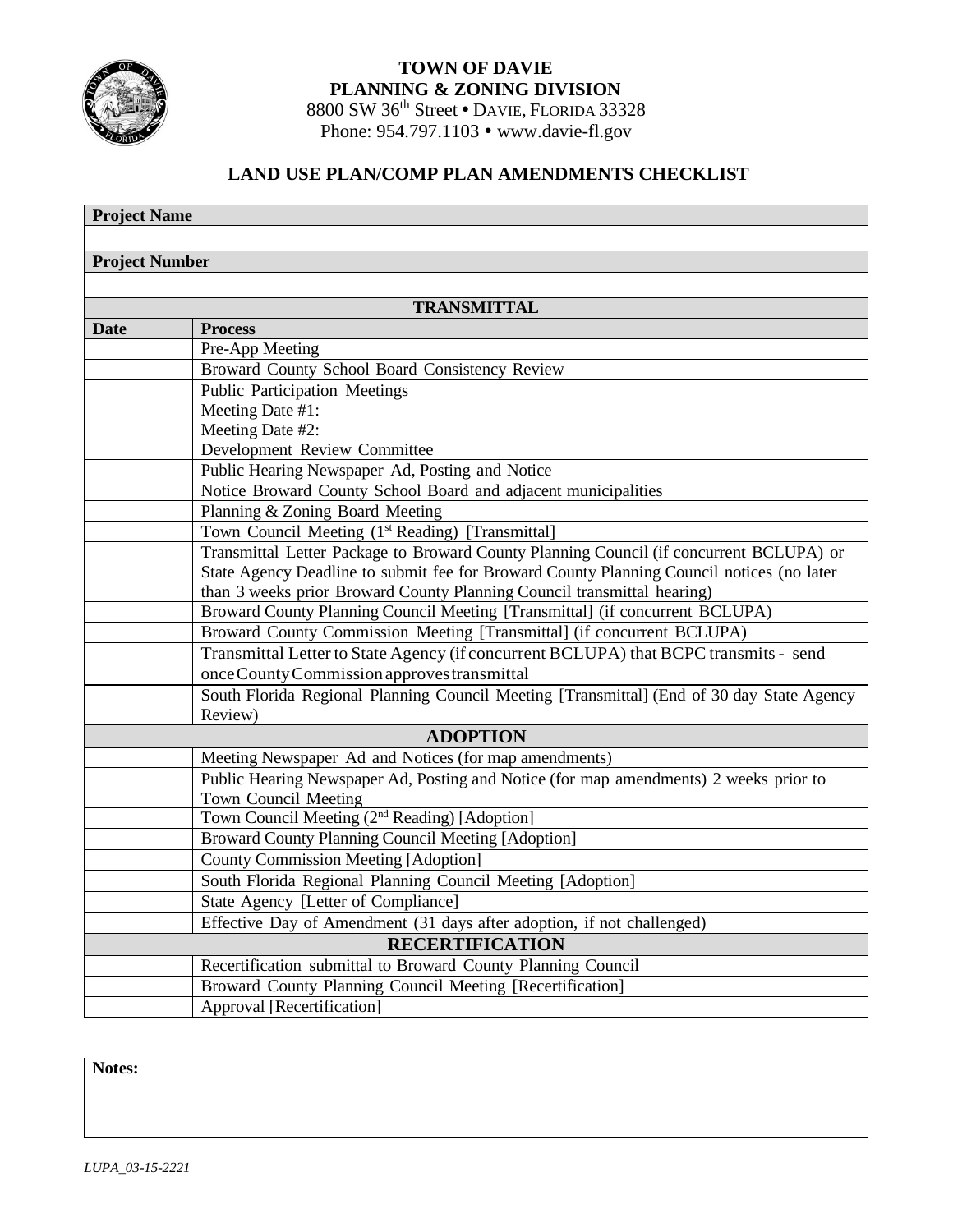## **Process**

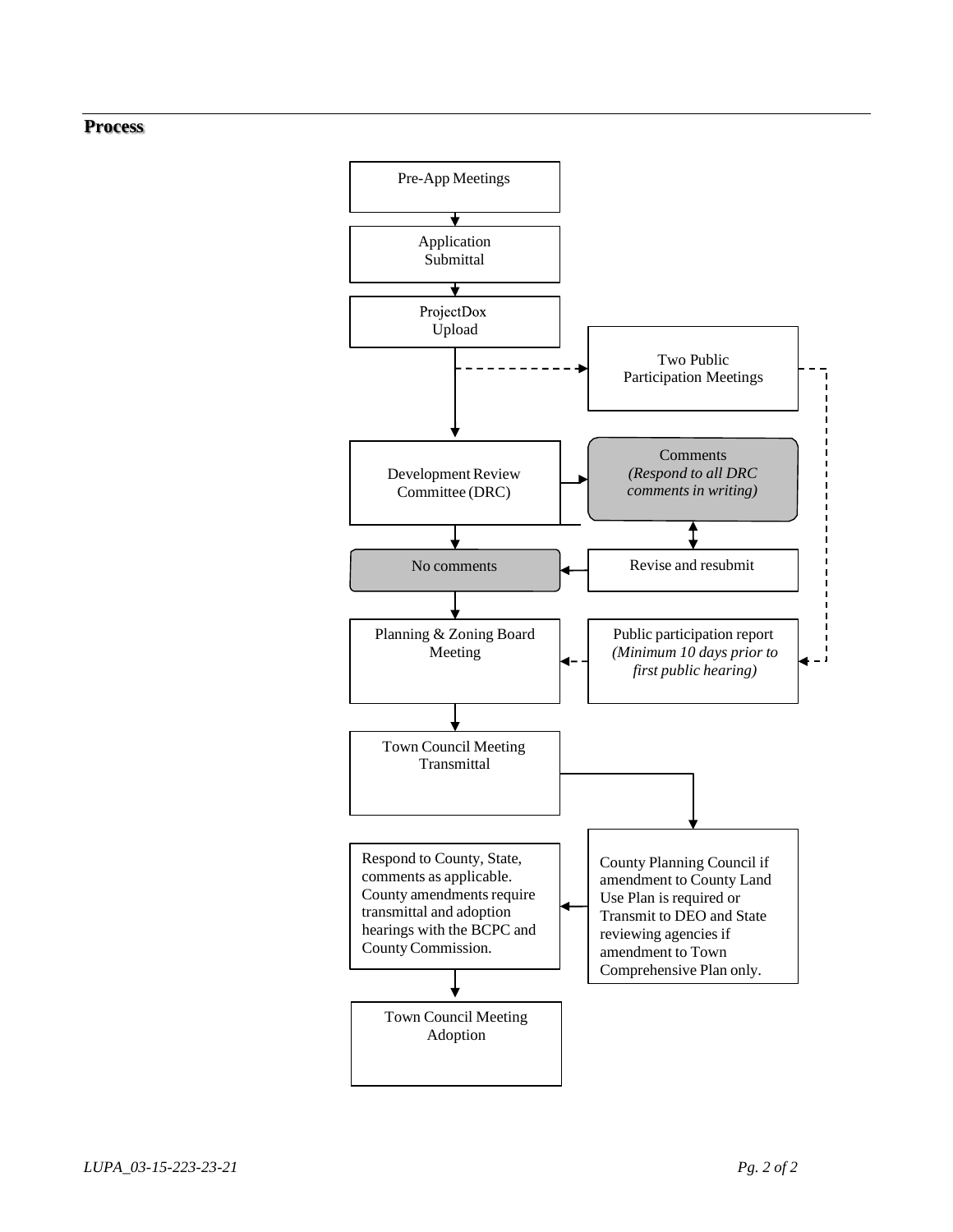

# **TOWN OF DAVIE PLANNING & ZONING DIVISION** 8800 SW 36<sup>th</sup> Street • DAVIE, FLORIDA 33328

Phone: 954.797.1103 • [www.davie-fl.gov](http://www.davie-fl.gov/)

# **LAND USE PLAN AMENDMENT (LUPA) SUPPORT DOCUMENTATION**

# **Documents**

Existing and Proposed Uses

- a. Current land use designations for adjacent properties.
- b. Existing use of amendment site and adjacent areas.
- c. Proposed use of the amendment site including proposed square footage and/or dwelling unit count proposed for each parcel.

# Analysis of Public Facilities and Services

The items below must be addressed to determine the impact of an amendment on existing and planned public facilities and *services. Provide calculations for each public facility and/or service. If more than one amendment is submitted, calculations must be prepared on an individual and cumulative basis.*

Sanitary sewer analysis

- a. Identify whether the site or a portion is currently and/or proposed to be serviced by septic tanks.
- b. Identify the sanitary sewer facilities serving the service area in which the amendment is located including the current plant capacity, current plus committed demand on plant capacity, and planned plant capacity.
- c. Identify the net impact on sanitary sewer demand resulting from the proposed amendment. Provide calculations, including anticipated demand per square foot\* or dwelling units.
- d. Identify the projected plant capacity and demand for the short and long range planning horizons as identified within the adopted Town Comprehensive Plan. Provide demand projections and information regarding planned plant capacity expansions including year, identified funding sources and other relevant information.
- e. Provide information regarding existing and proposed trunk lines and lateral hookups to the amendment site.
- f. Correspondence from sanitary sewer provider verifying the information submitted as part of the application on items i.-v. Correspondence must contain name, position and contact information of party providing verification.

\* Square footage numbers are for analytical purposes only.

# Potable Water

Data and analysis demonstrating that a sufficient supply of potable water and related infrastructure will be available to serve the proposed amendment site through the long-term planning horizon, including the nature, timing and size of the proposed *watersupply and related infrastructure improvements.*

- a. Provide the adopted level of service standard for the service area in which the amendment is located.
- b. Identify the facilities serving the service area in which the amendment is located including the current plant capacity, current and committed demand on the plant and the South Florida Water Management District (SFWMD) permitted withdrawal, including the expiration date of the SFWMD permit.
- c. Identify the wellfield serving the service area in which the amendment is located including the permitted capacity, committed capacity, remaining capacity and expiration date of the permit.
- d. Identify the net impact on potable water demand, based on adopted level of service resulting from the proposed amendment. Provide calculations including anticipated demand per square foot\* or dwelling units.
- e. Identify the projected capacity and demand for the short and long range planning horizons as identified within the adopted comprehensive plan - provide demand projections and information regarding planned and plant capacity expansions including year, funding sources and other relevant information. If additional wellfields are planned, provide status including the status of any permit applications.
- f. Provide information regarding existing and proposed trunk lines and water main hookups to the amendment site.
- g. Correspondence from potable water provider verifying the information submitted as part of the application on items a.-f. Correspondence must contain name, position and contact information of party providing verification.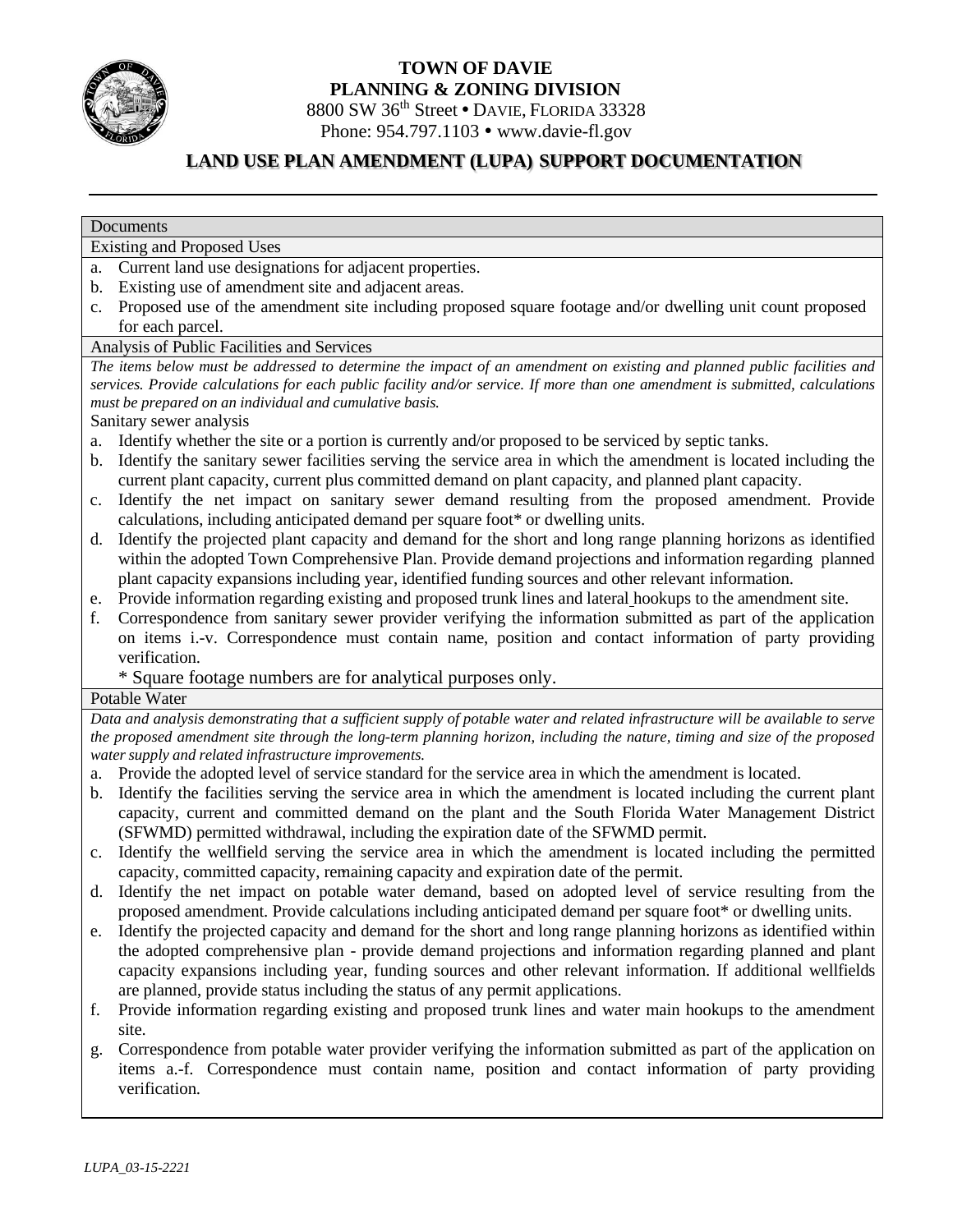# Drainage

- a. Provide the adopted level of service standard for the service area in which the amendment is located.
- b. Identify the drainage district and drainage systems serving the service area in which the amendment is located.
- c. Identify any planned drainage improvements, including year, funding sources and other relevant information.
- d. Indicate if a Surface Water Management Plan has been approved by, or an application submitted to, the SFWMD and/or any independent drainage district, for the amendment site. Identify the permit number(s), or application number(s) if the project is pending, for the amendment site. If an amendment site is not required to obtain a SFWMD permit, provide documentation of same.
- e. If the area in which the amendment is located does not meet the adopted level of service and there are no improvements planned (by the unit of local government or drainage authority) to address the deficiencies, provide an engineering analysis which demonstrates how the site will be drained and the impact on the surrounding properties. The information should include the wet season water level for the amendment site, design storm elevation, natural and proposed land elevation, one hundred year flood elevation, acreage for proposed water management retention area, elevations for buildings, roads and years, storage and runoff calculations for the design storm and estimated time for flood waters to recede to the natural land elevation.
- f. Correspondence from local drainage district verifying the information submitted as part of the application on items a.-e. Correspondence must contain name, position and contact information of party providing verification.

### Solid Waste

a. Provide the adopted level of service standard for the service area in which the amendment is located.

- b. Identify the solid waste facilities serving the service area in which the amendment is located including the landfill/plant capacity, current and committed demand on landfill/plant capacity and planned landfill/plant capacity.
- c. Identify the net impact on solid waste demand resulting from the proposed amendment. Provide calculations including anticipated demand per square foot\* or dwelling unit.
- d. Correspondence from the solid waste provider verifying the information submitted as part of the application on items a.-c. Correspondence must contain name, position and contact information of party providing verification.

Recreation and Open Space Analysis

- a. Provide the adopted level of service standard for the service area in which the amendment is located and the current level of service.
- b. Identify the parks serving the service area in which the amendment is located including acreage and facility type, e.g. neighborhood, community or a regional park.
- c. Identify the net impact on demand for park acreage, as defined by the Town Comprehensive Plan, resulting from this amendment.
- d. Identify the projected park needs for the short and long range planning horizons as identified within the adopted Town Comprehensive Plan. - provide need projections and information regarding planned expansions including year, identified funding sources, and other relevant information.

### Traffic Circulation

- a. Identify the roadways impacted by the proposed amendment and indicate the number of lanes, current traffic volumes, adopted level of service and current level of service for each roadway.
- b. Identify the projected level of service for the roadways impacted by the proposed amendment for the short and long range planning horizons. Please utilize average daily and p.m. peak hour traffic volumes per the Transportation Element of the Town of Davie Comprehensive Plan.
- c. Analyze traffic impacts resulting from the amendment. Provide a traffic impact analysis for this amendment calculate anticipated average daily and p.m. peak hour traffic generation for the existing and proposed land use designations. If the amendment reflects a net increase in traffic generation, identify access points to/from the amendment site and provide a distribution of the additional traffic on the impacted roadway network for the short and long range planning horizons.
- d. Provide any transportation studies relating to this amendment, as desired.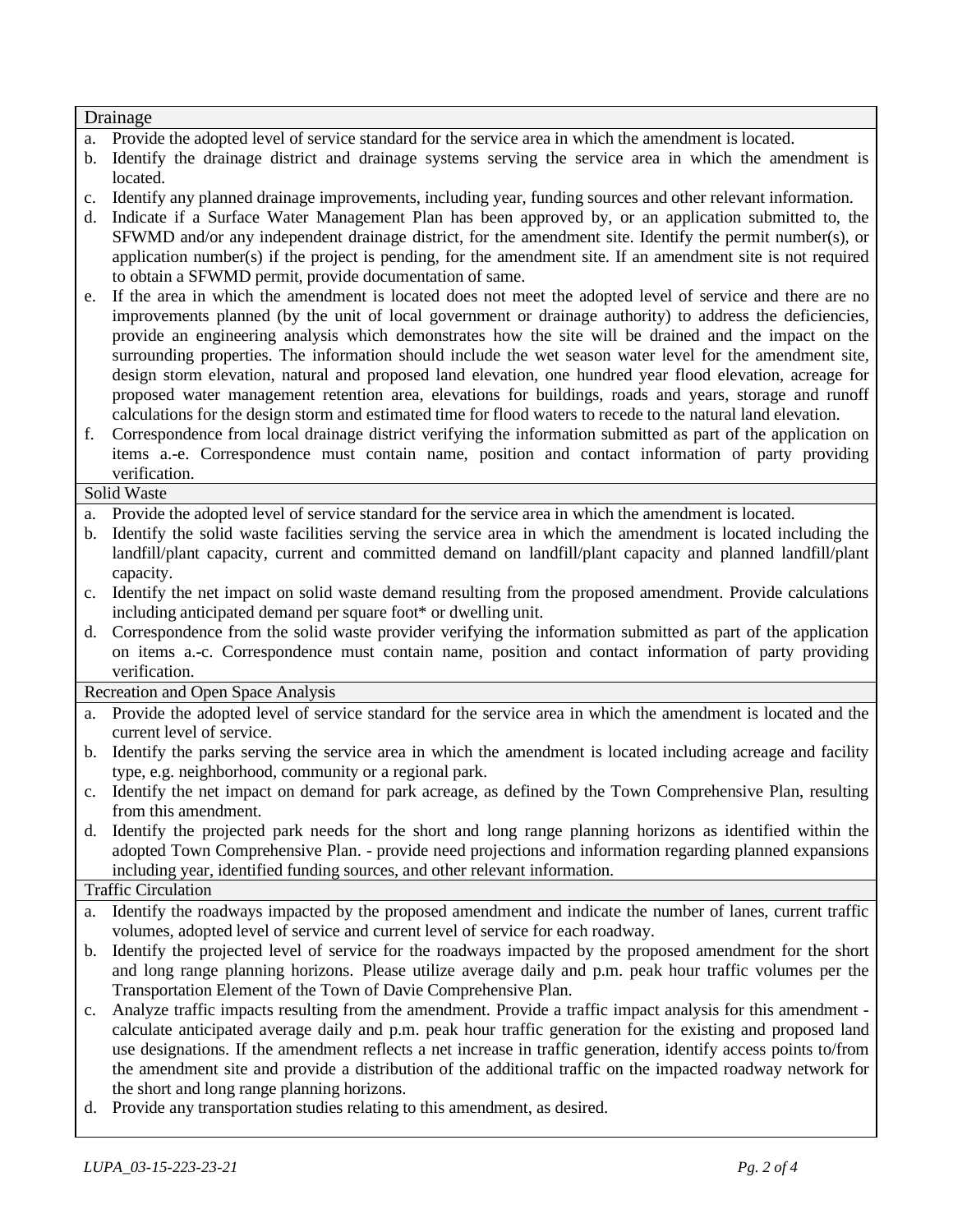Mass Transit Analysis

- a. Identify the mass transit modes, existing and planned mass transit routes and scheduled service (headway) serving the amendment area within one-quarter of a mile.
- b. Quantify the change in mass transit demand resulting from this amendment.
- c. Correspondence from transit provider verifying the information submitted as part of the application on items a. and b. Correspondence must contain name, position and contact information of party providing verification.
- d. Describe how the proposed amendment furthers or supports mass transit use.

# Natural and Historic Resources

Indicate if the site contains, is located adjacent to or has the potential to impact any of the natural and historic resource(s) listed below, and if so, how they will protect or mitigated. Staff may request additional information from Broward County regarding the amendment's impact on natural and historic resources. The applicant is encouraged to contact the individual *review agencies to discuss these issues.*

- a. Historic sites or districts on the National Register of Historic Places or locally designated historic sites.
- b. Archaeological sites listed on the Florida Master Site File.
- c. Wetlands.
- d. Local Areas of Particular Concern as identified within the Broward County Land Use Plan.
- e. "Endangered" or "threatened species" or "species of special concern" or "commercially exploited" as per the Florida Fish and Wildlife Conservation Commission (fauna), the U.S. Fish and Wildlife Service (flora and fauna), or the Florida Department of Agricultural and Consumer Services (fauna). If yes, identify the species and show the habitat location on a map.
- f. Plants listed in the Regulated Plant Index for protection by the Florida Department of Agriculture and Consumer Services.
- g. Wellfields indicate whether the amendment is located within a wellfield protection zone of influence as defined by Broward County Code, Chapter 27, Article 13 "Wellfield Protection." If so, specify the affected zone and any provisions which will be made to protect the wellfield.
- h. Soils describe whether the amendment will require the alteration of soil conditions or topography. If so, describe what management practices will be used to protect or mitigate the area's natural features.

# Land Use Compatibility

Describe how the amendment is consistent with existing and planned future land uses in the area (including adjacent communities). Identify specific land development code provisions or other measures that have or will be utilized to ensure *land use compatibility.*

# Consistency with Goals

List of goals, objectives and policies of the Town of Davie Comprehensive Plan which the proposed amendment furthers.

# Population Projections for The Town of Davie

- a. Population projections for the 20 year planning horizon (indicate year).
- b. Population projections resulting from proposed land use (if applicable).
- c. Using population projections for the 20 year planning horizon, demonstrate the effect of the proposed amendment on the land needed to accommodate the projected population.

### Fire Protection

*Address the availability of essential services for the short and long range planning horizon.*

## Police Protection

*Address the availability of essential services for the short and long range planning horizon.*

# Public Education Analysis

An analysis of the impacts of the proposed amendment on public education facilities, as indicated below, is to be provided by *the applicant. The applicant is encouraged to contact the School Board staff to discuss this review.*

- a. Identify the existing public elementary and secondary education facilities serving the area in which the amendment is located.
- b. Identify the existing school enrollment and permanent design capacity of the public elementary and secondary education facilities serving the area.
- c. Identify the additional student demand resulting from this amendment calculations must be based on applicable student generation rates specified in the Broward County Land Development Code.